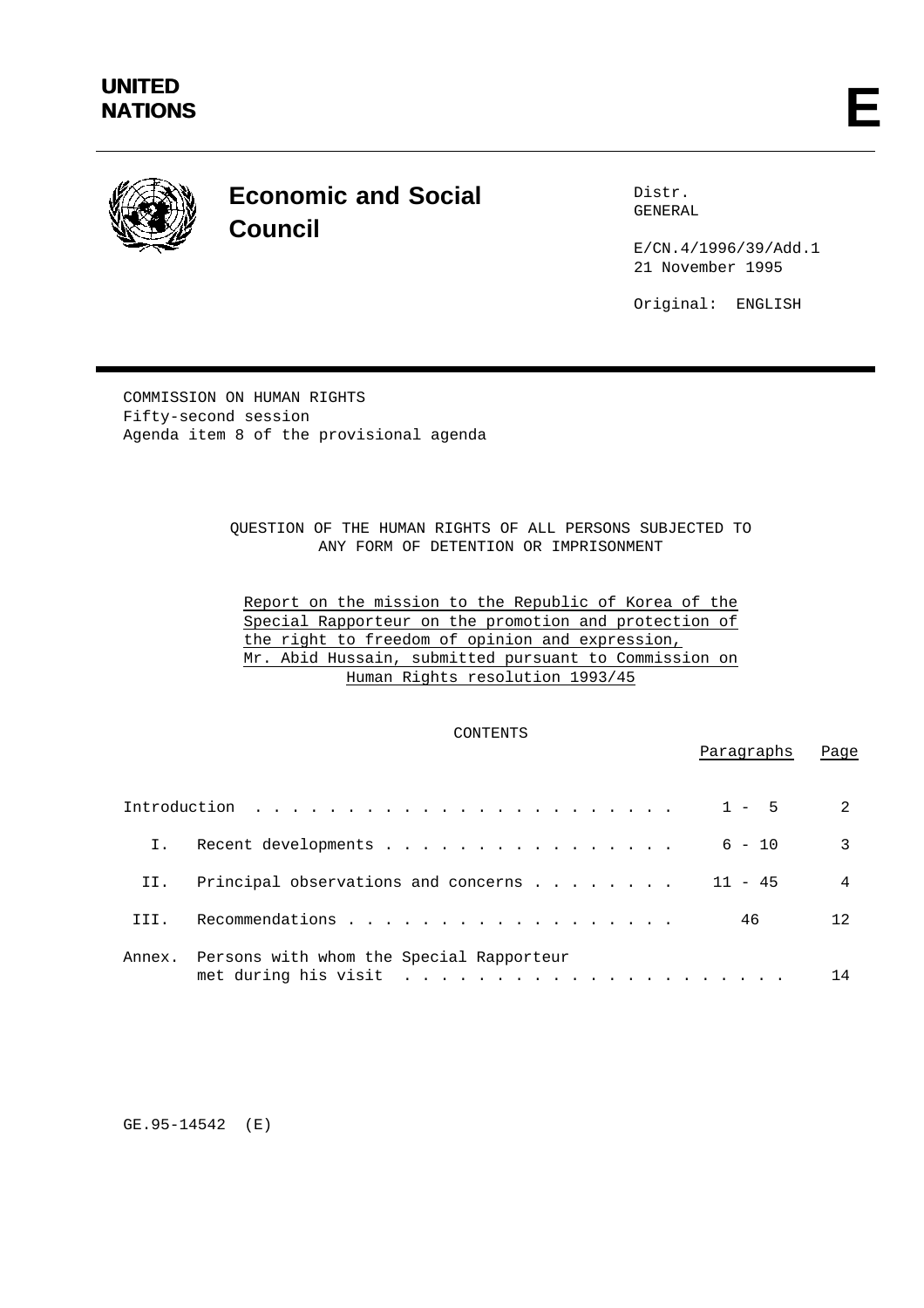## Introduction

1. This report has been prepared pursuant to resolution 1993/45 of the Commission on Human Rights and decision 1993/268 of the Economic and Social Council. It analyses the information received by the Special Rapporteur on the right to freedom of opinion and expression, Mr. Abid Hussain, during his visit to the Republic of Korea from 25 to 30 June 1995, as well as information received from non-governmental organizations and individuals active in the field of his mandate concerning allegations of violations of the right to freedom of opinion and expression.

2. It had been the Special Rapporteur's intention to visit both the Republic of Korea and the Democratic People's Republic of Korea. However, the Government of the Democratic People's Republic of Korea indicated it was unfortunately not in a position to receive the Special Rapporteur at the time suggested by him. The Special Rapporteur expresses his sincere hope that such a visit will take place in due course, at the Government's earliest convenience.

3. The Special Rapporteur would like to express his gratitude for the cooperation extended to him by the Government of the Republic of Korea in discharging his mandate. He highly appreciates the assistance received from the Government in the organization of his visit. He would like to convey his gratitude especially to the Minister for Foreign Affairs and his staff who arranged meetings with Cabinet members and helped make his visit successful. All but a few of the Special Rapporteur's requests for meetings with government officials were met, even though these requests were forwarded to the Government at very short notice. Furthermore, the Special Rapporteur notes and appreciates the atmosphere of openness in which his visit took place, both in respect of its organization, whereby he was at great liberty to meet with all parties of concern to his mandate, and with respect to the substantive discussions concerning his mandate, which were invariably frank and constructive.

4. The Special Rapporteur would also like to express his appreciation to the Resident Representative and staff of the United Nations Development Programme in Seoul for their efficient organization of his visit.

5. During his visit, the Special Rapporteur met with representatives of the Government and Administration of the Republic of Korea, representatives and members of non-governmental human rights organizations, representatives and members of both officially recognized and unrecognized trade unions, representatives of the media and related organizations, members of the academic community, the judiciary and the legal profession, as well as with individuals who, through their professional activities or other experience, have a special knowledge of the subject-matter of the Special Rapporteur's mandate. He would like to refer especially to meetings, organized by non-governmental organizations, with former detainees and family members of detained persons convicted on charges relating to the National Security Law and involving their exercise of the right to freedom of opinion and expression. The Special Rapporteur was impressed by the courage and determination of the many men and women active in non-governmental organizations. A list of the persons with whom the Special Rapporteur met is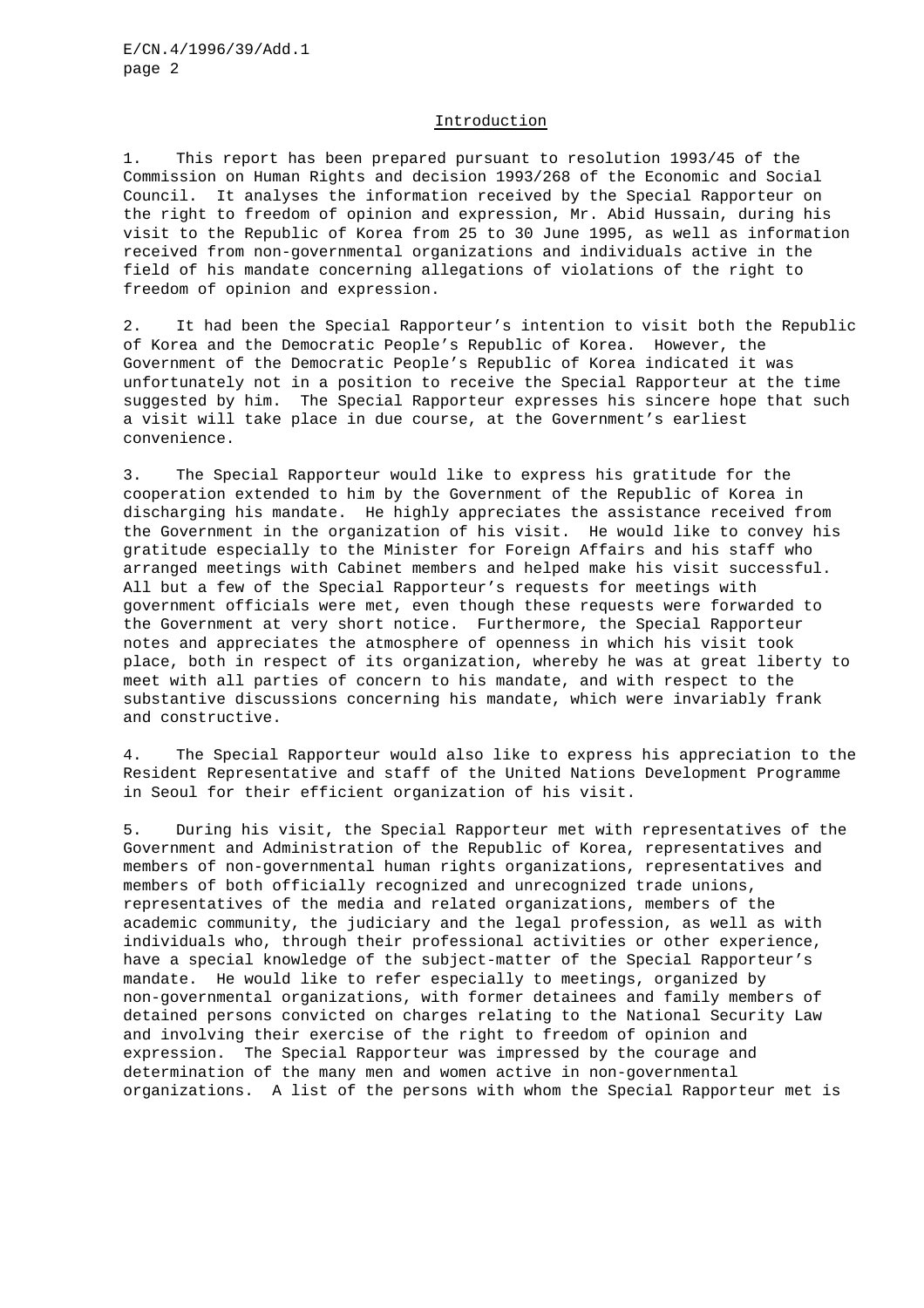to be found in annex I to this document. It should be noted that this list is not exhaustive. The Special Rapporteur had the opportunity to meet with many other persons in the course of his visit. He would like to thank all persons with whom he met for their generous efforts to assist him during his visit to their country. Furthermore, he would like to clarify that no person with whom he spoke indicated a wish to remain anonymous. At the close of his visit, the Special Rapporteur gave a press conference at which he presented his initial views on the visit. In the present report, the Special Rapporteur considers those issues that were at the forefront of his discussions during his visit and that he deems most important in relation to his mandate.

#### I. RECENT DEVELOPMENTS

6. At the outset, the Special Rapporteur would like to mention that many measures have been taken by the Government of the Republic of Korea to strengthen the promotion and protection of human rights in general. The Special Rapporteur wishes to mention briefly some important steps, as well as other developments in recent years that have been brought to his attention. This brief account does not aim to present a complete picture of the current state of affairs regarding the protection of human rights in the Republic of Korea. It rather serves to illustrate the context in which his visit took place relating to the protection and promotion of the right to freedom of opinion and expression.

7. In 1993, the Government promulgated an amnesty for some of the prisoners convicted under previous regimes. In the same year, Cabinet Ministers initially expressed a willingness to examine the possibility of replacing the National Security Law with a law on the protection of public order in a democratic society. Some weeks later, however, the Government considered it necessary to retain the National Security Law for as long as the highly precarious security situation of the country would continue. Also in 1993, the Government acknowledged the necessity of revising interrogation procedures in order to prevent ill-treatment of detainees. Thereupon, the Prosecutor General's office announced guidelines to prevent obstruction of the visits of lawyers to detainees under interrogation. Later that year the Supreme Court established the Judicial System Development Committee for the purpose of examining the reform of the judiciary and the National Assembly passed a law restricting the investigative powers of the Agency for National Security Planning. In 1994, a parliamentary Intelligence Committee was established to oversee the Agency's work. In 1995, two months before the Special Rapporteur's visit, the Seoul Appellate Court acquitted defendant Mr. Lee Chang-bok, who had previously been sentenced to a 10-month prison term under the National Security Law. This was a landmark decision as it recognized the obligation to safeguard the right to freedom of expression of the defendant.

8. These steps reflect the extent to which human rights considerations are becoming part of the political and juridical agenda of the Republic of Korea. The Special Rapporteur recalls the general state of affairs of human rights protection in the 1980s and before, and notes the changes that have taken place since then, especially under the current, democratically elected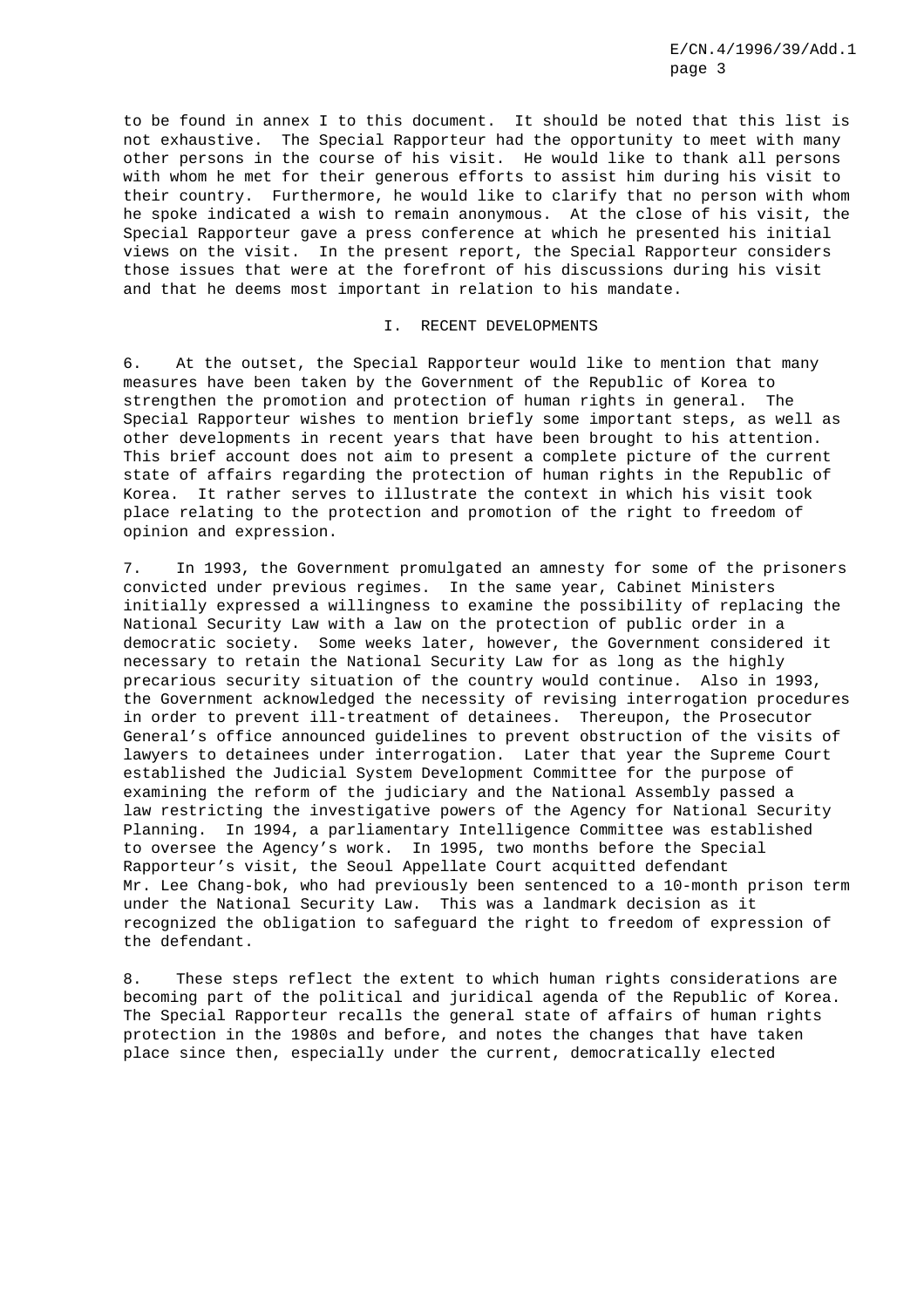President, Kim Young-sam, who took office in December 1992 and who has, on many occasions, publicly committed himself to the cause of democracy and human rights.

9. The Special Rapporteur also recalls the comments of the Human Rights Committee on the occasion of its consideration of the initial report submitted by the Republic of Korea under article 40 of the International Covenant on Civil and Political Rights (CCPR/C/79/Add.6). The Human Rights Committee considered ordinary laws and criminal laws to be sufficient to deal with offences against national security. It did not see the necessity for a separate law on national security. It expressed its concern at the continued imprisonment of persons on grounds of their political opinions and recommended that the Republic of Korea should bring its legislation more into line with the provisions of the International Covenant on Civil and Political Rights. The Special Rapporteur also recalls decisions Nos. 29/1994 and 30/1994 adopted, on 29 September 1994, by the Working Group on Arbitrary Detention concerning the cases of three persons detained on charges under the National Security Law, among them Mr. Hwang Sok-yong (see para. 11 below). The Working Group decided these cases of detention were arbitrary in view of their contravening the right to freedom of expression guaranteed under article 19 of the International Covenant on Civil and Political Rights.

10. The Republic of Korea, in recent years, has shown a growing commitment to the values of democracy and respect for human rights, but remains a subject of concern to human rights mechanisms of the United Nations. The Special Rapporteur notes the astonishing level of economic development of the Republic of Korea, which could serve to strengthen further the country's commitment to human rights. It was in this context that the Special Rapporteur visited the Republic of Korea. With the intention of assisting the Government of the Republic of Korea in its continuing efforts to strengthen the protection of human rights, he would like to express his principal observations and concerns on a number of issues regarding the right to freedom of opinion and expression.

# II. Principal observations and concerns

## The case of Mr. Hwang Sok-yong

11. In his most recent report to the Commission on Human Rights (E/CN.4/1995/32, paras. 116-118), the Special Rapporteur referred to allegations received concerning infringements of the right to freedom of opinion and expression of the writer Mr. Hwang Sok-yong, who has been convicted and sentenced to a seven-year prison term under the National Security Law. The Special Rapporteur appreciated the opportunity of being able to meet in prison with Mr. Hwang, who appeared to be in good health and who shared valuable information with him. In the present report, for the purpose of clarifying some of his concerns, the Special Rapporteur at times refers to statements Mr. Hwang addressed to him. He would like to stress, however, that these references are without prejudice to the examination of the issue of the detention of Mr. Hwang, concerning which the Special Rapporteur is seeking to continue his dialogue with the Government of the Republic of Korea.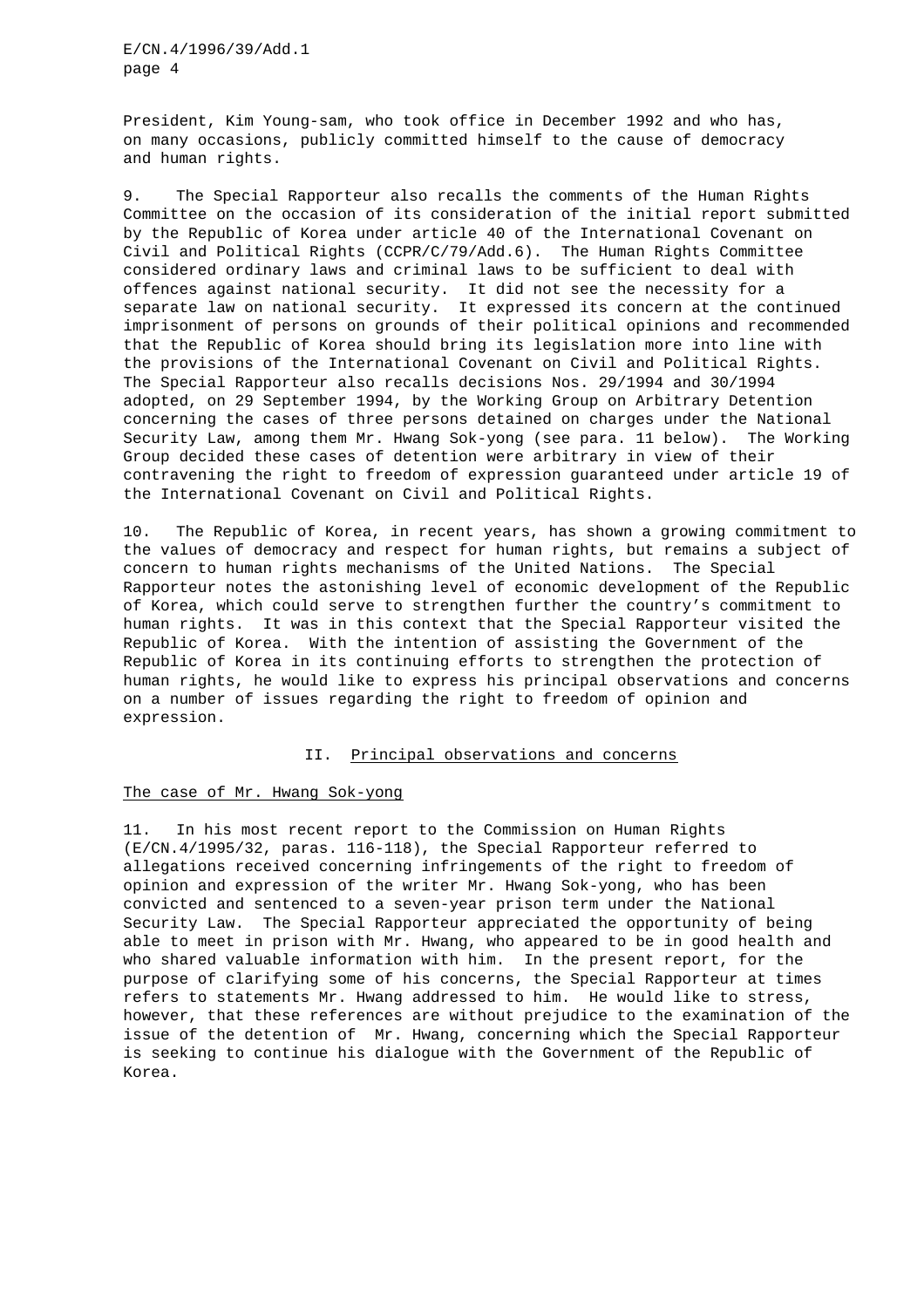#### The National Security Law

12. The Special Rapporteur was informed of a number of controversies that have arisen over the exercise of the right to freedom of opinion and expression by certain persons as related to the safeguarding of the national security of the Republic of Korea.

13. The Special Rapporteur notes that article 7(1) of the National Security Law makes it an offence, punishable by up to seven years' imprisonment, for any person to praise, encourage, propagandize or side with the activities of an anti-state organization. Articles 4, 5 and 8 of the National Security Law furthermore make it a punishable offence to collect, divulge or transmit state secrets or materials benefiting the enemy, to receive materials or money from anti-state organizations, and to meet or communicate with members of anti-state organizations.

14. Reportedly, at the time of the Special Rapporteur's visit, several hundred people were either facing arrest or had been arrested, charged or convicted under the National Security Law, mostly under article 7 thereof. Many cases where the right to freedom of expression of defendants has been restricted on the grounds of protecting national security have been brought to the attention of the Special Rapporteur. These cases include convictions on the following grounds: visiting the Democratic People's Republic of Korea without the prior authorization of the authorities of the Republic of Korea; contacting or speaking with citizens or officials of the Democratic People's Republic of Korea and passing on information of a general character to these persons; expressing socialist views in general; criticizing government policy with regard to the Democratic People's Republic of Korea.

15. The Special Rapporteur notes that the right to freedom of expression can, under international human rights law, be restricted only in the most serious cases of threats to national security. He refers in this regard to paragraphs 48 to 51 of his second report to the Commission on Human Rights (E/CN.4/1995/32).

16. The Special Rapporteur notes that only in highly exceptional cases can a nation's security be directly threatened by a person's exercise of the right to freedom of expression. Such a threat would require, at the very least, the clear establishment of the person's ability and intention to cause the taking of actions directly threatening national security, in particular by propagating or inciting the use of violence. In no instance may the exercise of the right to freedom of expression be punished on the mere ground that it might, possibly, jeopardize national security. It is for the State to establish what consequences would ensue and why they would constitute a direct threat to national security.

17. The Special Rapporteur observes a lack of precision with respect to the scope and meaning of some key concepts which arise in the application of the National Security Law. These include "praising, encouraging and propagandizing of activities of an anti-State organization", and "materials benefiting the enemy". He notes with concern that the National Security Law, as interpreted by the courts, criminalizes the expression of thoughts, beliefs or opinions on public matters, including government policies, as well as the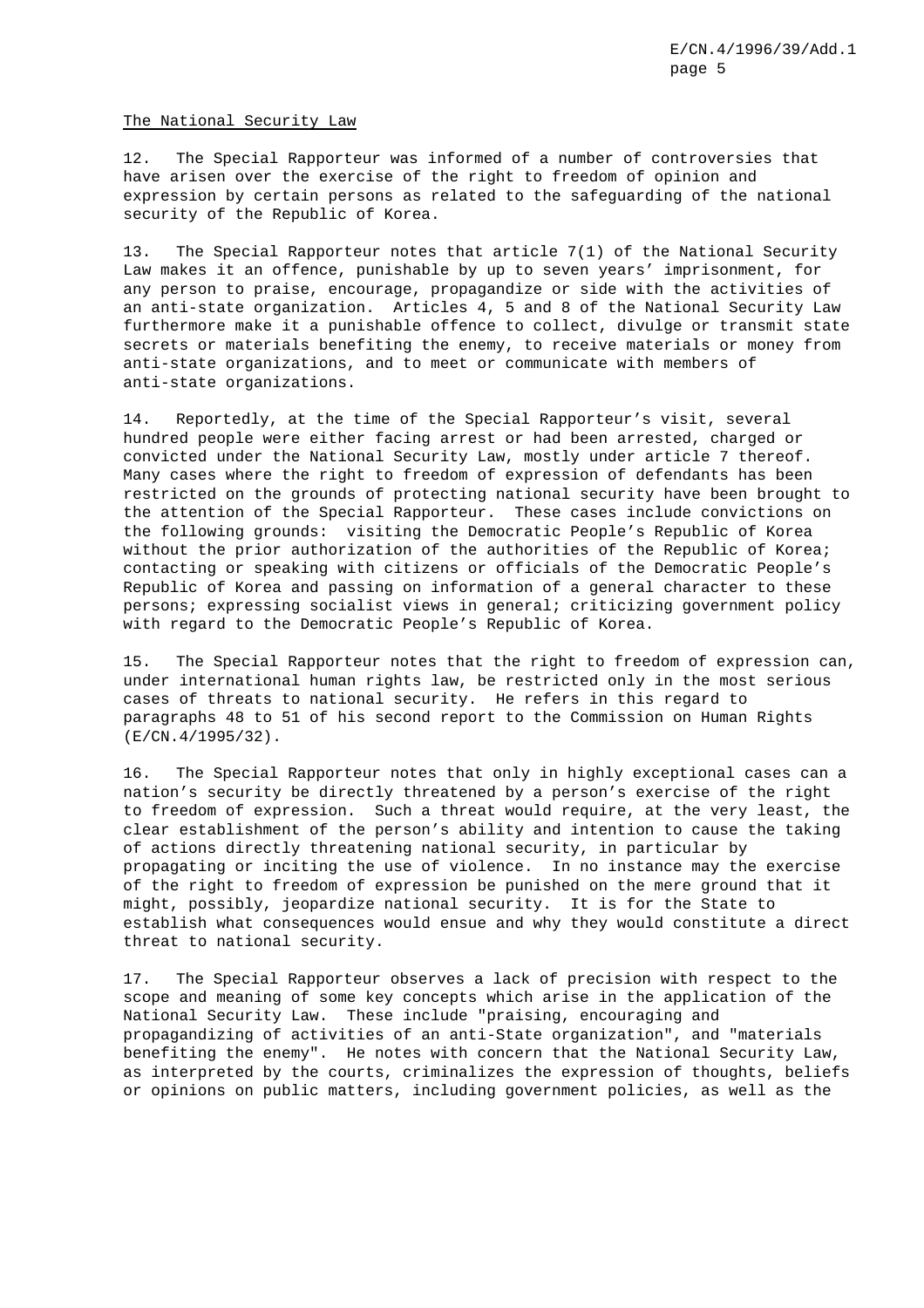possession of publicly available materials of a general or academic nature. He profoundly regrets that the quotation of publicly available materials and statements of a highly general or even trivial character are being sanctioned on the assumption that, in some way that is not explicitly specified, they benefit an anti-state organization. Moreover, he notes with concern that the rules of evidence applied in cases concerning the National Security Law do not require the establishment of intent or definite awareness on the part of defendants that the acts for which they have been charged (as stipulated in art. 4, paras. (1) to (4) were actually "benefiting the enemy". The Special Rapporteur notes that persons have been convicted on the basis that they should have been aware that their actions, including the mere possession of publicly available academic works, were "benefiting the enemy".

18. The Special Rapporteur notes with great concern that in most of the cases referred to him concerning the application of the National Security Law not very convincing arguments have been presented to justify the restrictions imposed on the right to freedom of expression. He also notes with concern the apparent absence of any consideration of the State's obligation to protect the defendant's right to freedom of expression or of the right to information of the public at large in legal proceedings involving the exercise of the right to freedom of expression and the upholding of national security. The above-mentioned case of Mr. Lee Chang-bok (see para. 7) is a rare exception. Furthermore, to the knowledge of the Special Rapporteur, in none of these cases has a convincing causal link been established between the content of opinions for the expression of which persons have been charged and convicted and a serious and direct political or military threat to the nation. No reference is made to clearly identifiable, adverse consequences for the nation's security of the expression of the opinions in question. Consequently, the necessity for and effectiveness of the restrictions imposed on the right to freedom of opinion and expression cannot be properly considered in these legal proceedings.

19. The Special Rapporteur further notes with concern the broad discretion of the Agency for National Security Planning to investigate cases concerning the safeguarding of national security, and fears its arbitrary exercise. Unfortunately, the Special Rapporteur was not provided with the opportunity to meet officials of the Agency to seek information and clarification on its position with regard to the protection of national security and its application of the powers entrusted to it. The Special Rapporteur learned, however, that officers of the Agency for National Security Planning are apparently in a position to put pressure on persons who are arrested, charged or convicted for statements considered criminal under the National Security Law. The Special Rapporteur fears this might lead to unwarranted interference by the Agency with the due process of the law.

20. The case of Mr. Hwang Sok-yong (see para. 11 above), illustrates this point. He informed the Special Rapporteur that his wife and son were living in the United States of America and could not return to the Republic of Korea because they feared being arrested upon their arrival. Mr. Hwang was convicted on the charge inter alia of having visited the Democratic People's Republic of Korea without authorization from the competent authorities of the Republic of Korea, i.e. the Agency for National Security Planning. His wife and son accompanied Mr. Hwang on this visit and thus, presumably, face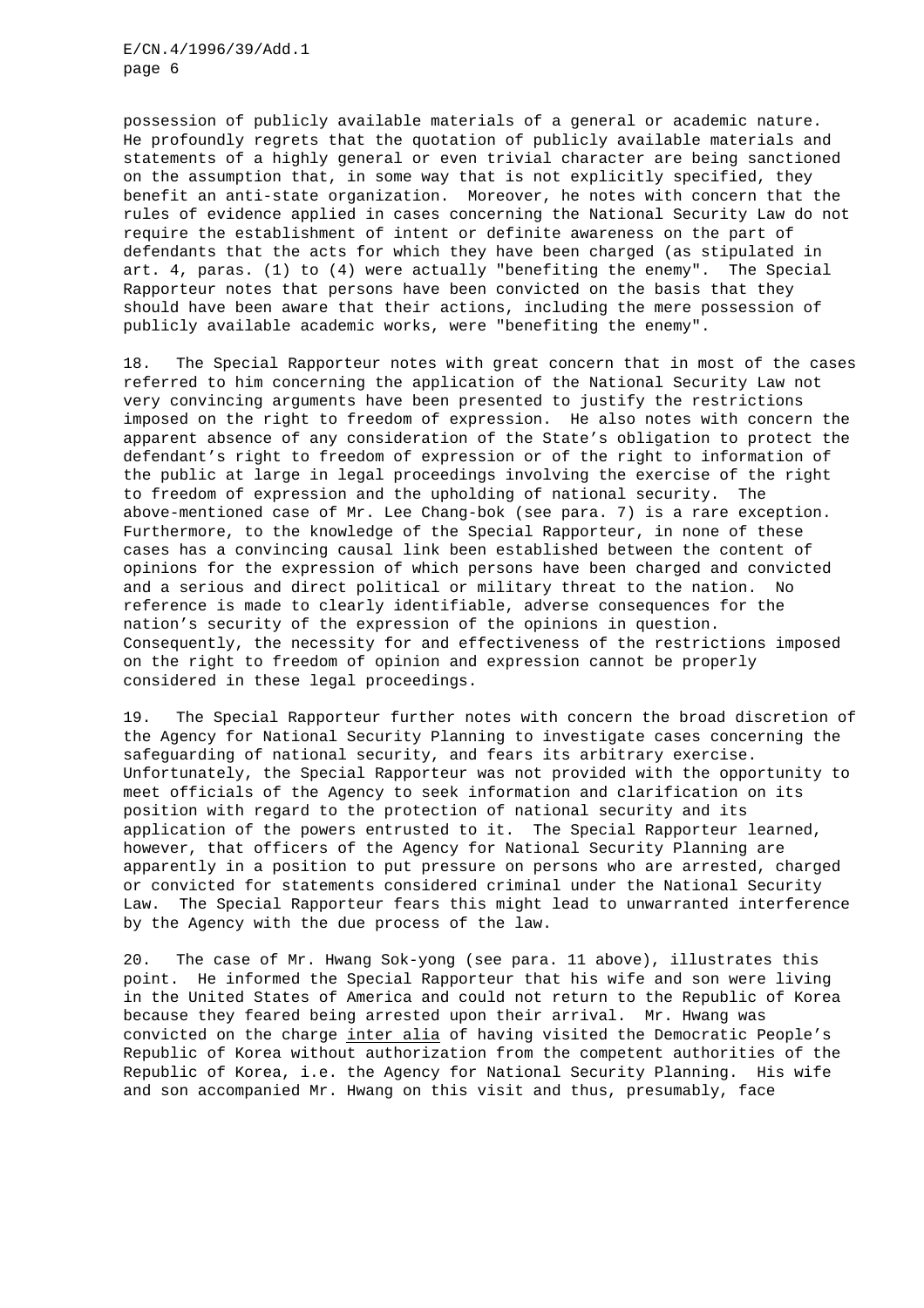similar charges. However, according to Mr. Hwang, officers of the Agency for National Security Planning promised him his wife and son could return to their country without being arrested if he would cooperate with the Agency's investigation into his case. More recently, it appears, officers of the Agency informed Mr. Hwang that the time was not yet appropriate for the return of his wife and son. The Special Rapporteur fears that the Agency's officers were motivated by considerations quite independent of the case of Mr. Hwang.

21. On the basis of the above considerations, the Special Rapporteur is compelled to conclude that the wording and implementation of the National Security Law of the Republic of Korea fail to offer adequate protection of the right to freedom of opinion and expression as provided for by applicable international human rights law, including article 19 of the Universal Declaration of Human Rights and article 19 of the International Covenant on Civil and Political Rights, to which the Republic of Korea became a party in 1990.

# Freedom of opinion

22. It has been brought to the attention of the Special Rapporteur that prisoners who allegedly hold particular political convictions are requested by prison authorities to renounce those convictions. According to the information received by the Special Rapporteur, this practice is based on an administrative regulation issued by the Ministry of Justice in 1969, the purpose of which is to facilitate the social rehabilitation and monitoring of prisoners after their release.

23. If prisoners do not comply with this request, they face sanctions. These include their applications for release on parole not being considered, being deprived of their privileges, and restrictions on their rights with respect to correspondence and visits.

24. The Special Rapporteur considers that this practice, irrespective of its purpose, is in breach of the right to freedom of opinion provided for in article 19 of the Universal Declaration on Human Rights and article 19 of the International Covenant on Civil and Political Rights. In this respect, the Special Rapporteur refers to chapter I, section B of his previous report to the Commission on Human Rights (E/CN.4/1995/32), which deals with restrictions and limitations of the right to freedom of expression. He specifically refers to paragraph 39 of that report, wherein he states that no interference with the right to hold opinions is allowed.

25. The Special Rapporteur considers, furthermore, that the said practice violates the right to freedom of opinion and expression of detainees. The Special Rapporteur would like to refer to Principle 6 (1) of the 1957 Standard Minimum Rules for the Treatment of Prisoners and Principle 2 of the 1990 Basic Principles for the Treatment of Prisoners, which prohibits discrimination on grounds of political or other opinion. The practice of sanctioning the non-compliance of prisoners with the request to renounce their ideological convictions is not in conformity with these internationally recognized principles.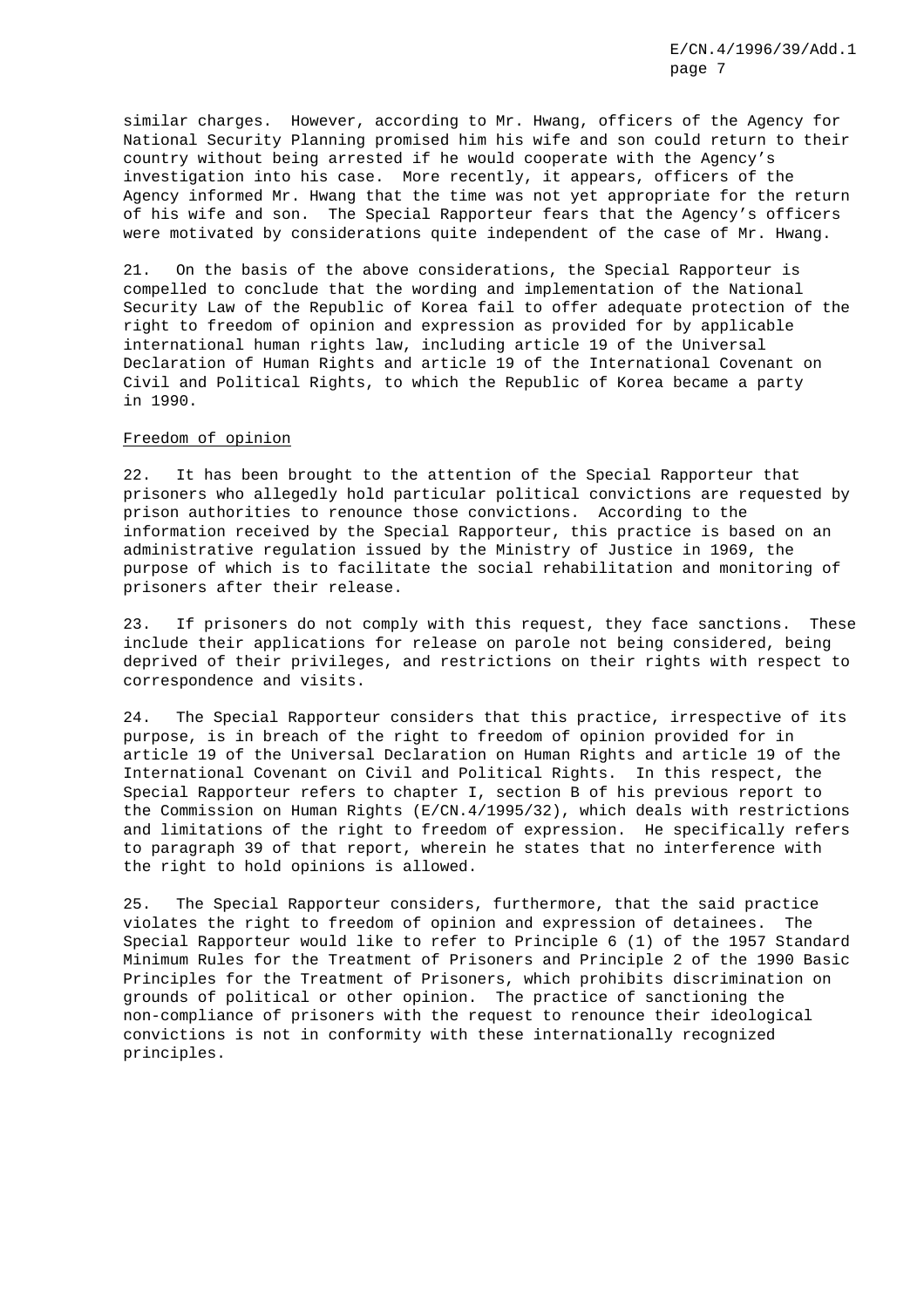26. In some cases brought to the attention of the Special Rapporteur where prisoners do not comply with the request to renounce their political convictions, they apparently do not wish to do so because they consider this as admitting to an opinion which they claim never to have possessed. Quite apart from the consideration that international human rights law does not permit any sanction, legal, administrative or otherwise, for merely holding a political opinion, the subsidiary question arises here of prisoners effectively being asked to incriminate themselves retroactively, which is in contravention of Principle 21.1 of the 1988 Body of Principles for the Protection of All Persons under Any Form of Detention or Imprisonment, which prohibits, inter alia, taking undue advantage of the situation of a detained or imprisoned person for the purpose of compelling him to incriminate himself.

# Freedom of expression of detainees

27. The Special Rapporteur has been pleased to learn that, in general, prison conditions have improved considerably in recent years. Yet, he would like to express his concern on some issues relating to the freedom of expression of detainees.

28. The Special Rapporteur notes that the general regime for the administration of prisons is in large measure based on a law on prisons promulgated under Japanese occupation in 1923. He was furthermore informed that prisoners, as well as prison warders, were generally of the opinion that the regime resulting from this law should be changed and adapted to developments that have since taken place in the protection of human rights in general and the rights of prisoners in particular.

29. In reply to a request of the Special Rapporteur, the detained Mr. Hwang Sok-yong informed the Special Rapporteur of a number of incidents relating to his writing activities in prison. Mr. Hwang explained that he needed the approval of the Ministry of Justice for the publication of his books. Mr. Hwang cited as an example his attempt to reprint one of his publications with an updated preface, to be written in prison. He explained that in reply to his request for paper, the prison authorities asked him to indicate the number of pages he envisaged writing and added that if he wanted to write 10 pages they would provide him with 10 blank pages and if he wanted to write 20 pages they would provide him with 20. Mr. Hwang informed the prison authorities that if that were the case he preferred to write the preface in the form of a letter, whereupon the prison authorities provided him with two postcards. After having written his preface using the space available on the two postcards provided to him, Mr. Hwang stated, the prison authorities requested him three times over to rewrite what he had written on those two postcards. In the end, Mr. Hwang explained, after having revised his preface three times, he had effectively been able to use the space available on one of those two postcards.

30. Mr. Hwang furthermore explained that before receiving approval from the prison authorities to write on whatever subject, or even to keep notes or to write on anything personal and not intended for publication, he first had to indicate the subject on which he wanted to write. The subject had then to be reviewed by the Ministry of Justice before paper was made available to him by the prison authorities. Furthermore, what he had written was reviewed by the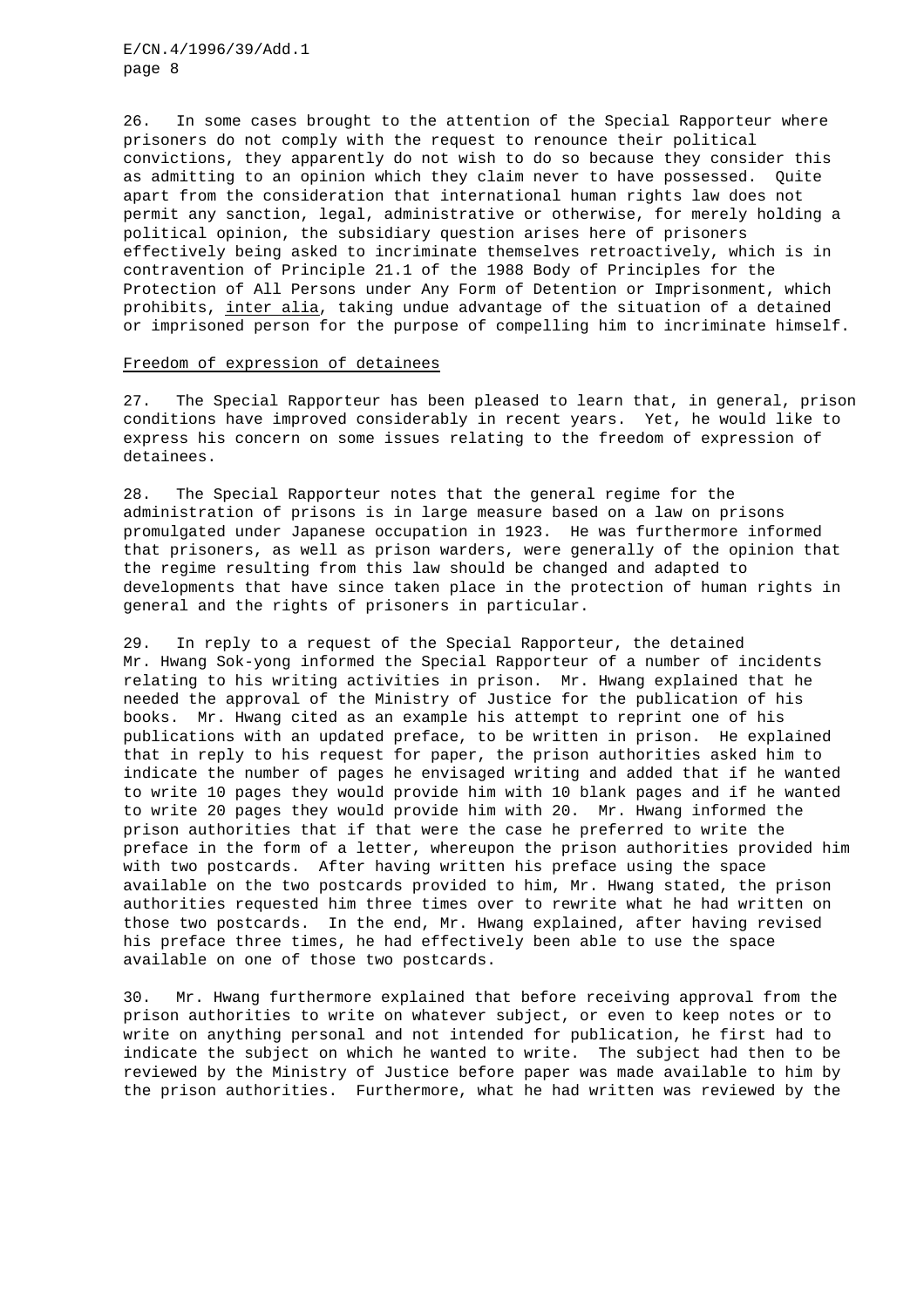prison authorities after completion. Mr. Hwang concluded that he preferred not to write at all under these circumstances, which in his opinion merely led to discussions on what topics were the most appropriate for him to write on.

31. The testimony of Mr. Hwang captures the atmosphere of the prison regime. The Special Rapporteur observes that Mr. Hwang Sok-yong is not free to engage in his writing activities within limits reasonably necessitated by his incarceration. He is concerned that prison conditions in general do not fully reflect applicable standards, including those governing the right to freedom of opinion and expression of detainees. In this connection, the Special Rapporteur would like to refer to the 1990 Basic Principles for the Treatment of Prisoners, of which Principle 5 reads in full:

"Except for those limitations that are demonstrably necessitated by the fact of incarceration, all prisoners shall retain the human rights and fundamental freedoms set out in the Universal Declaration on Human Rights, and, where the State concerned is a party, the International Covenant on Economic, Social and Cultural Rights, and the International Covenant on Civil and Political Rights and the Optional Protocol thereto, as well as such other rights as are set out in other United Nations covenants."

## Freedom of expression in the workplace

32. The Special Rapporteur was informed of a number of problems in the exercise of freedom of expression in the workplace. He notes that article 13 (2) of the Labour Dispute Mediation Act prohibits anyone who has no immediate connection to a workplace where a dispute between workers and employers is taking place from intervening in that dispute. Violation of this prohibition on what is commonly referred to as "third party intervention" carries a maximum penalty of five years' imprisonment. He also notes that article 3 of the Trade Union Law prohibits the establishment of trade unions or trade union federations if these duplicate or interfere with the work and purpose of existing trade unions or trade union federations.

33. The Special Rapporteur notes with concern that a number of persons who have been imparting information to workers on legitimate trade union action or the Government's labour policies have been arrested or are facing arrest on charges of illegal intervention in a labour dispute.

34. The Special Rapporteur holds the view that freedom to associate in trade unions is a prerequisite of the effective collective expression of labour-related opinions, including grievances. Trade unions assist individual workers, among others, in their exercise of the right to seek and receive information for the purpose of arriving at a well-informed opinion on their professional circumstances and activities related thereto. Trade unions, furthermore, make possible public discussion on issues that regard not only their members but society at large, such as legislation on labour, taxation and welfare. As such, they perform an essential function in a democratic society that respects human rights.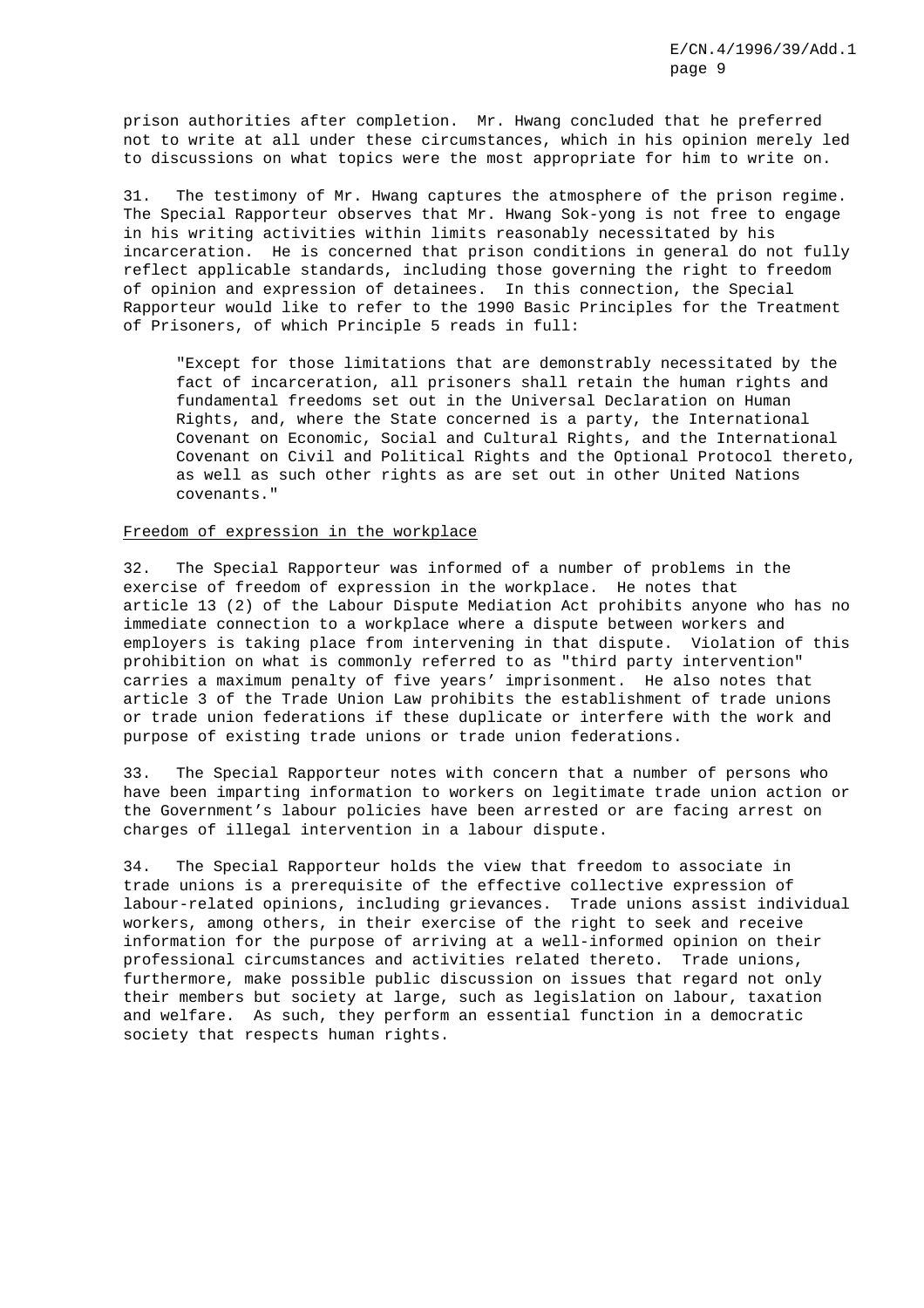35. The Special Rapporteur, taking into account the purpose of trade unions, which is principally to protect the interests of their members, considers that there must be room for more than one union. A worker must be able to choose the union which, in his opinion, protects his interests best. He must also have the freedom to associate with other workers to form a new trade union if he considers that existing trade unions do not effectively protect his interests. In such cases, the forming and joining of a new trade union cannot be construed as interference with the work of pre-existing trade unions.

36. The Special Rapporteur observes that article 3 of the Trade Union Law effectively amounts to a general prohibition on forming or joining a trade union of one's choice. It impairs the legitimate exercise of the right to freedom of opinion and expression in the workplace.

37. The Special Rapporteur also observes that the legal regime covering trade union activities in practice prevents workers from freely seeking, receiving and imparting information essential for forming a balanced opinion on matters relating to their professional activities and development. This includes advice given to workers, irrespective of their union membership, about their labour rights. In addition, the Special Rapporteur has found that this legal regime in practice prevents the full enjoyment of the right to freedom of assembly and association, which is intimately linked to the full enjoyment of the right to freedom of opinion and expression. He refers in particular to the status of the Korean Council of Trade Unions, which is seeking to be established alongside the only legally established nationwide trade union, the Federation of Korean Trade Unions.

38. The Special Rapporteur, considering his mandate, does not wish to address questions uniquely or mainly relating to freedom of assembly and association. Yet, noting the close connection of these freedoms to the freedom of opinion and expression, he would like to recall the recommendations offered to the Government of the Republic of Korea by the Committee on Freedom of Association of the International Labour Organization (ILO) in 1993, which called, inter alia, for the repeal of the ban on "third party intervention". Due regard should also be given to two important ILO Conventions: Convention No. 87 concerning Freedom of Association and Protection of the Right to Organise and Convention No. 98 concerning the Application of the Principles of the Right to Organise and to Bargain Collectively. Both Conventions have been elaborated upon and clarified by the competent organs of the ILO.

# Performance Ethics Committee

39. The Special Rapporteur notes that performing artists in the Republic of Korea are required to submit the text or recording of their performance, prior to its publication, to the Performance Ethics Committee. Under the Performance Act, the Movies Act and the Act concerning Records and Video Materials, the Performance Ethics Committee is empowered to withhold authorization for publication on various grounds, including the upholding of public morals. In practice, the Performance Ethics Committee at times requests performing artists to review their submissions before authorizing publication.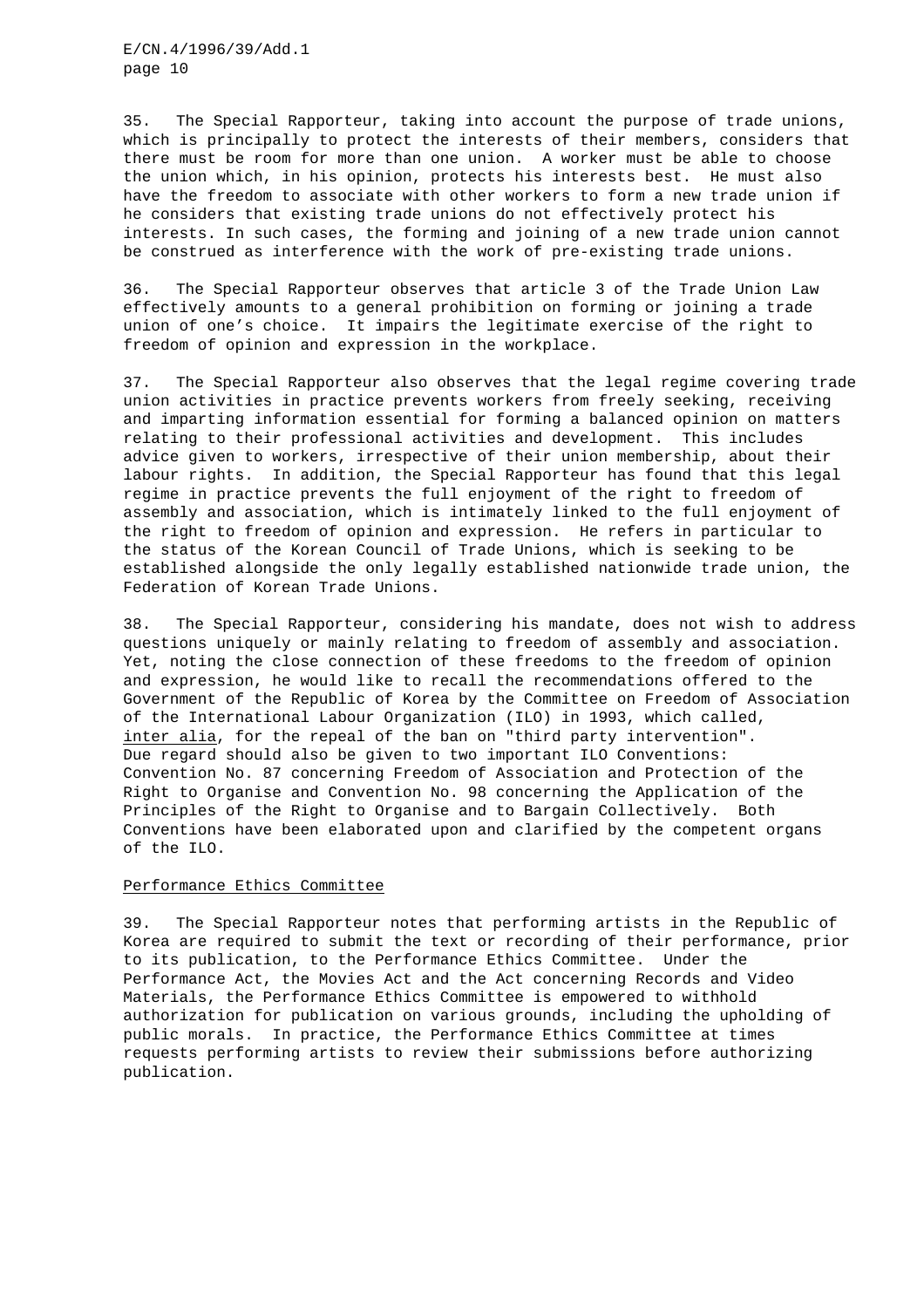40. The Special Rapporteur considers that any system of prior restraint on freedom of expression carries with it a heavy presumption of invalidity under international human rights law. Any institutionalization of such restraint adds further weight to this presumption. In his opinion, the protection of the right to freedom of opinion and expression and the right to seek, receive and impart information would be better served, not by routinely submitting specific types of expression to prior scrutiny, as is currently the case under the Performance Ethics Committee, but rather by initiating action after publication, if and when required. Such an approach would bring the Committee's considerations on the protection of the public interest into the public arena, which would considerably enhance the degree of public knowledge and appreciation of any necessary protection. It would, furthermore, offer an adequate safeguard against possible unduly restrictive administrative measures. While not excluding the possibility of legitimate and necessary prior restraint on the exercise of the right to freedom of expression, the Special Rapporteur would want to express his concern about leaving such prior constraints on this right, which is vital to a democratic society, to administrative procedure and not public legal procedure.

41. The Special Rapporteur recalls paragraph 55 of his previous report (E/CN.4/1995/32) where he stresses the importance of the protection of freedom of expression of minority views, including those views that might be offensive or disturbing to a majority. Such protection applies especially to views expressed by means of the performing arts, as well as to the arts in general, in view of the special character and function of artistic expression.

#### Press and media

42. The Special Rapporteur was informed that the situation of the press and media had improved since the previous regime. At the same time, the press today seems to face a number of pressures. These are in part related to its own success, which leads to fierce competition, and in part due to financial difficulties faced by certain press organs, especially those owned by small companies. In other part these pressures stem from the structure of ownership of the press. Press management appears to align closely with the interests of the owner companies, mostly local businesses that have profited from the building boom in recent years. The absence of a strong tradition of editorial independence and balanced labour relations leads to a working climate that can at times cause difficulties for press professionals.

43. In addition, the Special Rapporteur was informed of cases where libel suits have led to the arrest of journalists who reported critically on members of the Government. He was also informed of the imposition of fines following critical news reports. These fines are reportedly of an amount that could threaten the survival of the press and media institutions concerned. In a democratic society, government institutions should be open and responsive to all criticism, even when at times it is critical of personalities. The function of the press as a public watchdog and the right of the public to be informed are of great importance. They should not suffer from a climate in which the press and media fear the consequences of their statements delivered in good faith and in the interest of the public.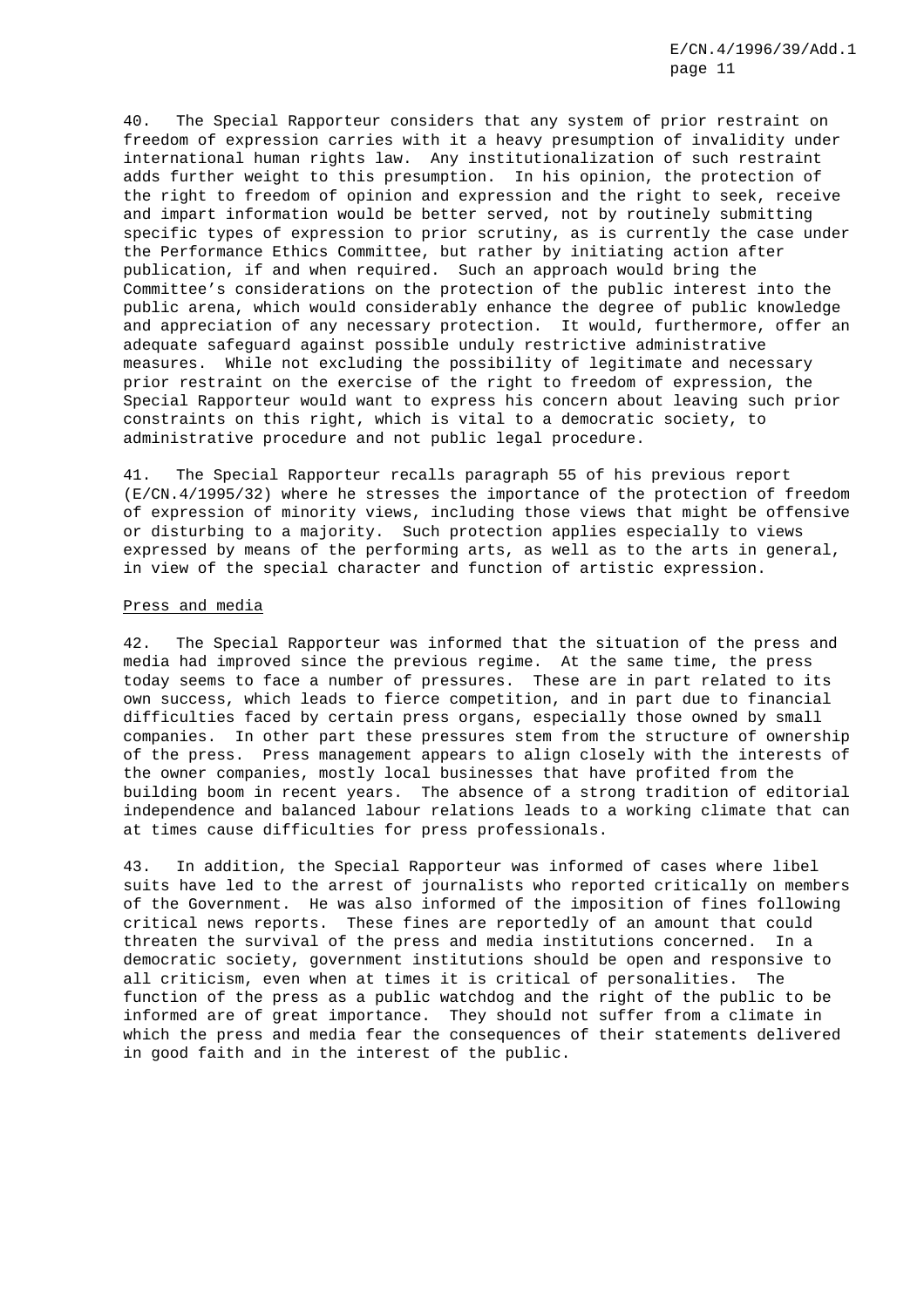#### Cases of concern to the Special Rapporteur

44. The Special Rapporteur is seeking further information from the Government of the Republic of Korea on a number of persons about whom information received by the Special Rapporteur, both before and during his visit, appears to indicate undue restriction of their right to freedom of opinion and expression. After having carefully considered all information necessary to arrive at a well-informed opinion, the Special Rapporteur will present his observations on these cases, if he sees it to be appropriate.

45. The Special Rapporteur has noted with appreciation the special amnesty granted by the Government, as of 15 August 1995, six weeks after his visit, to a large number of prisoners on the occasion of the fiftieth anniversary of the independence of Korea. He has been informed that some of the persons about whom he expressed his concern have had their prison sentences suspended and have been released.

#### III. RECOMMENDATIONS

46. On the basis of the principal observations and concerns described in the previous section, the Special Rapporteur would like to make the following recommendations. The Special Rapporteur recalls the constructive nature of the exchange of views with the Government during his visit and is confident that his recommendations will be received in a spirit of mutual commitment to strengthening the protection and promotion of the right to freedom of opinion and expression.

(a) The Government of the Republic of Korea is strongly encouraged to repeal the National Security Law and to consider other means, in accordance with the Universal Declaration of Human Rights and the International Covenant on Civil and Political Rights, to protect its national security.

(b) The practice of requesting prisoners who allegedly hold political opinions repugnant or unpalatable to the establishment to renounce such opinions should cease. All sanctions under prison or social rehabilitation regimes emanating from non-compliance on the part of prisoners with this request should cease.

(c) All prisoners who are held for their exercise of the right to freedom of opinion and expression should be released unconditionally. The cases of prisoners who have been tried under previous Governments should be reviewed, due account being taken of obligations arising under the International Covenant on Civil and Political Rights. In this respect, the obligation to protect the right to freedom of opinion and expression cannot be seen in isolation from other obligations arising under the Covenant, notably concerning the right to a fair trial.

(d) The Government is encouraged to revise the Labour Dispute Mediation Act and the Trade Union Act so as to facilitate legitimate trade union activities, including the expression of well-informed collective opinions by workers on matters relating to labour disputes and collective bargaining.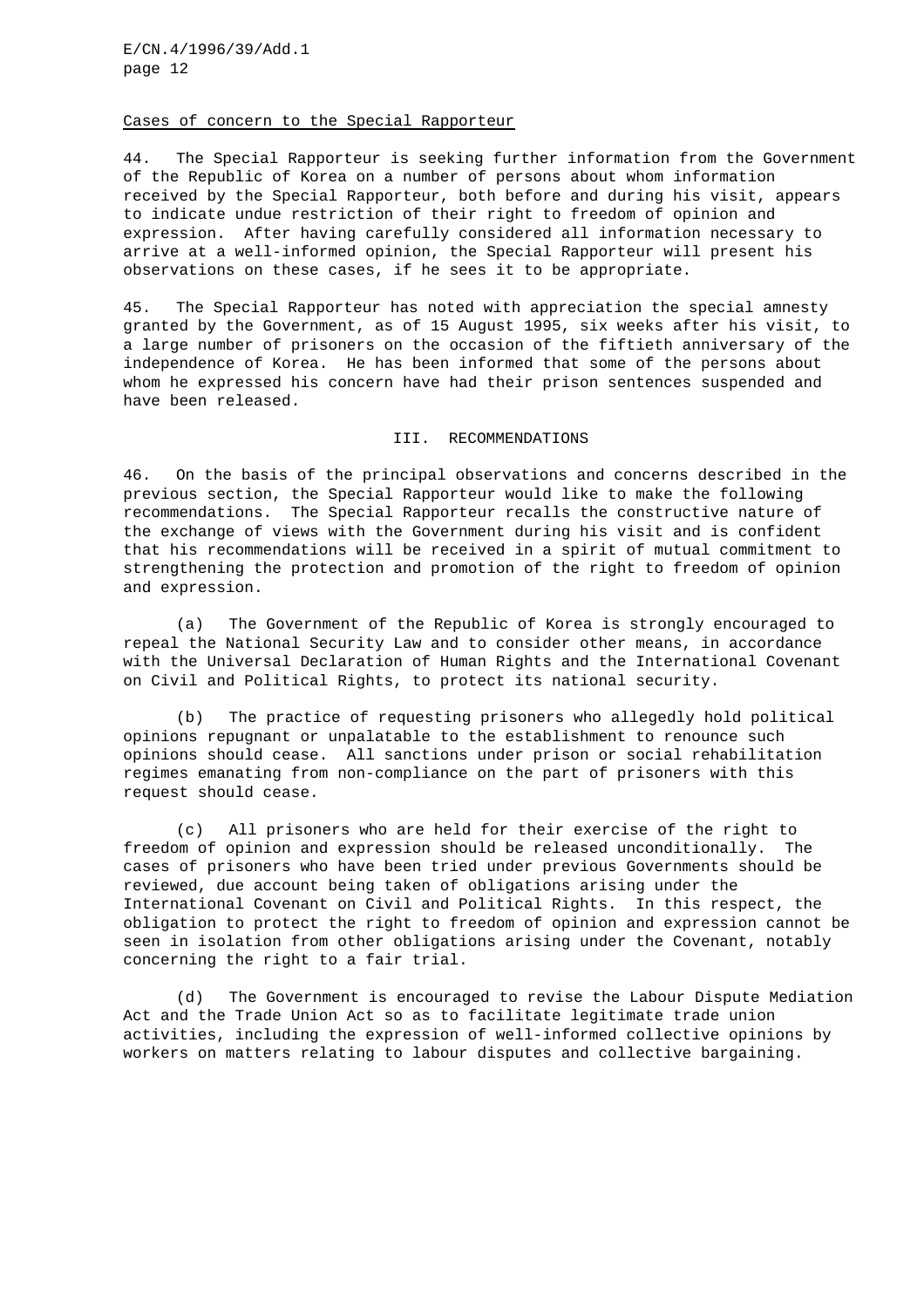(e) The Government is encouraged to continue its efforts to align its national law with the provisions relating to freedom of opinion and expression of the International Covenant on Civil and Political Rights, in particular by introducing more explicit national legislation to facilitate the attainment of a proper balance in the judiciary's efforts to protect human rights in general and the right to freedom of opinion and expression in particular.

(f) The Government is encouraged to take steps to enhance the systematic application of international human rights law in the national legal system, especially concerning the right to freedom of opinion and expression. The Government is invited to consider disseminating appropriate human rights materials, including case-law, to the judiciary and the larger legal profession, and to seek the participation of practising judges and lawyers in seminars or courses on the application of international human rights law.

(g) The Government of the Republic of Korea is encouraged to take the necessary steps to bring its prison regime into accordance with established international principles on the administration of justice so as to protect effectively the right to freedom of opinion and expression of detainees.

(h) The Government is encouraged to limit administrative interference with the right to freedom of expression and to substitute public legal procedure for existing administrative procedure, especially with regard to prior constraints on this right.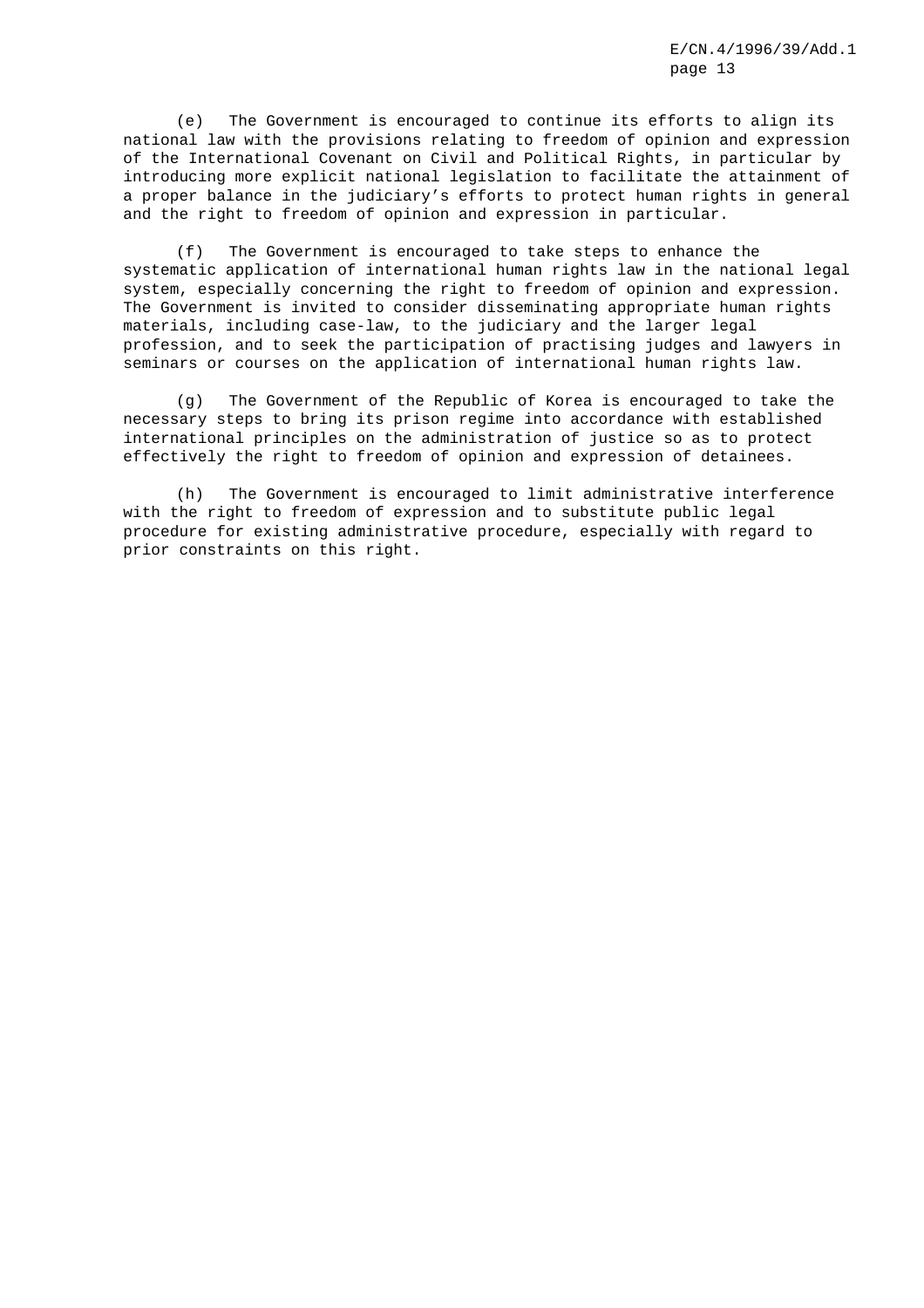#### Annex

## PERSONS WITH WHOM THE SPECIAL RAPPORTEUR MET DURING HIS VISIT

# The Government of the Republic of Korea

|                                             | Mr. GONG Ro-myong  | Minister for Foreign Affairs               |  |  |
|---------------------------------------------|--------------------|--------------------------------------------|--|--|
|                                             | Mr. KIM Do-hyun    | Vice-Minister of Culture and Sports        |  |  |
|                                             | Mr. KIM Jong-koo   | Vice-Minister of Justice                   |  |  |
|                                             | Mr. LEE Kyeong-jae | Vice-Minister of Information               |  |  |
| Non-governmental human rights organizations |                    |                                            |  |  |
|                                             | Mr. KANG Je-voon   | Secretary, Catholic Human Rights Committee |  |  |

- Mr. LEE Sock-bum Lawyer, Catholic Human Rights Committee
- Ms. NAM Kyu-sun Secretary-General, Human Rights Group "MINKAHYUP"
- Mr. LEE Seong-hoon International Coordinator, Korean Human Rights Network "KOHRNET"
- Mr. NOH Tae-hoon Secretary-General, Centre for Human Rights "SARANBANG"
- Ms. CHOI Eun-ah Member, Centre for Human Rights "SARANBANG"
- Mr. LEE Suk-tae Attorney at law, Secretary-General of "MINBYUN" Lawyers for Democracy
- Mr. LEE Don-myung Senior member, "MINBYUN"
- Mr. MOON Dok-su President, International PEN, the Korean Centre
- Mr. LEE Tae-dong General Secretary, International PEN, the Korean Centre
- Mr. CHANG Baek-il Vice-President, International PEN, the Korean Centre
- Mr. KIM Si-chul Vice-President, International PEN, the Korean Centre
- Mr. KIM Moon-soo Vice-President, International PEN, the Korean Centre

## Trade unions and trade union activists

Mr. HEO Young-koo General Secretary, Korean Council of Trade Unions Mr. LEE Yong-bum Executive Committee Member, Korean Council of Trade Unions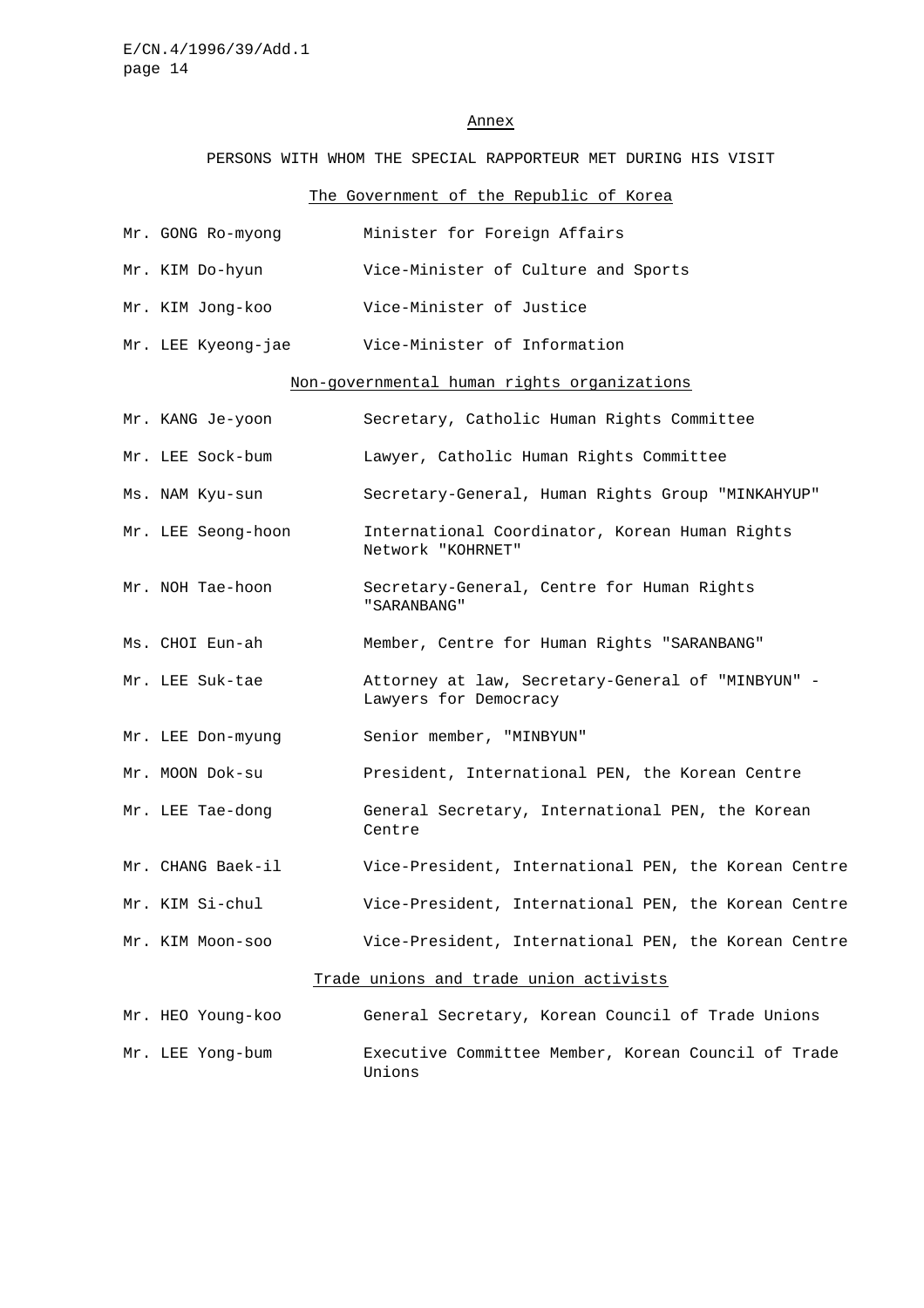|                                        | Ms. JUNG Hae-sook                                 | President, Korean Teachers and Educational Workers<br>Union "CHUNKYOJO"                                           |  |  |  |  |
|----------------------------------------|---------------------------------------------------|-------------------------------------------------------------------------------------------------------------------|--|--|--|--|
|                                        | Mr. LEE Dong-jin                                  | Chairperson of Solidarity Committee, "CHINKYOJO"                                                                  |  |  |  |  |
|                                        | Mr. SHON Seok-choon                               | Director of Policy Planning, Korean Federation of<br>Press Unions                                                 |  |  |  |  |
| Media, press and related organizations |                                                   |                                                                                                                   |  |  |  |  |
|                                        | Mr. NAM Si-uk                                     | President, Korea Newspaper Editors' Association                                                                   |  |  |  |  |
|                                        | Mr. HWANG Myong                                   | Poet, President, Korean Literary Writers' Association                                                             |  |  |  |  |
|                                        | Mr. JONG Chul-park                                | Secretary-General, Korean Literary Writers'<br>Association                                                        |  |  |  |  |
|                                        | Mr. AHN Jae-hwi                                   | President, Journalists' Association of Korea                                                                      |  |  |  |  |
|                                        | Academic community                                |                                                                                                                   |  |  |  |  |
|                                        | Mr. CHIANG Sang-hwan                              | Assistant Professor, Department of Economics,<br>Gyeong Sang National University                                  |  |  |  |  |
|                                        | Mr. KIM Chong-yang                                | President, Hanyang University                                                                                     |  |  |  |  |
|                                        | Mr. KIM Kyung-min                                 | Vice-Dean, Office of International Cooperation,<br>Hanyang University                                             |  |  |  |  |
|                                        | Mr. CHOI Sung-chul                                | Dean, College of Social Sciences, Hanyang University                                                              |  |  |  |  |
|                                        | Mr. OH Myeung-ho                                  | Vice-President, Department of Political Science and<br>Diplomacy, Hanyang University                              |  |  |  |  |
|                                        | Mr. HAN Sung-joo                                  | President, International Relations Institute<br>"ILMIN", Korea University<br>Former Minister for Foreign Affairs. |  |  |  |  |
|                                        | Members of the judiciary and the legal profession |                                                                                                                   |  |  |  |  |
|                                        | Mr. LEE Young-mo                                  | Secretary-General, Constitutional Court                                                                           |  |  |  |  |
|                                        | Mr. SEO Sang-ho                                   | Senior Research Officer of the Constitutional Court,<br>Presiding High Court Judge                                |  |  |  |  |
|                                        | Mr. SUH Sung                                      | Vice-Minister of Court Administration, Supreme Court                                                              |  |  |  |  |
|                                        | Mr. PARK Il-hoan                                  | Judge                                                                                                             |  |  |  |  |
|                                        | Mr. KIM Yong-dug                                  | Judge of Seoul High Court<br>Planning Director, Ministry of Court Administration,<br>Supreme Court of Korea       |  |  |  |  |